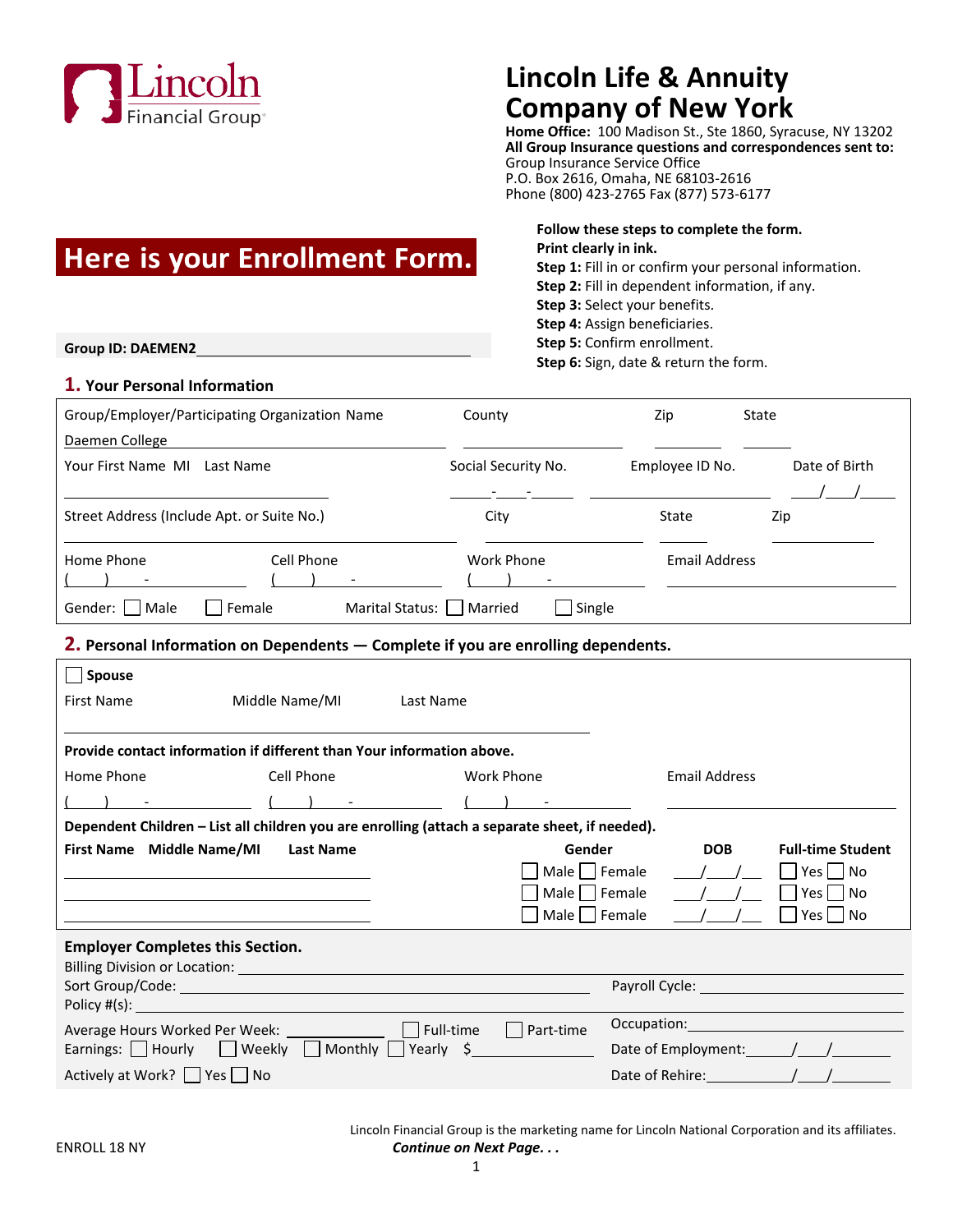## **3. Benefit Selection - Choose your benefits.**

| <b>Employer Completes</b><br>this section. |                       | <b>Type of Insurance</b>                                                                  |                                                 | Amount of<br><b>Insurance</b> | <b>Total Premium</b><br>(Weekly) |
|--------------------------------------------|-----------------------|-------------------------------------------------------------------------------------------|-------------------------------------------------|-------------------------------|----------------------------------|
| <b>Class</b>                               | <b>Effective Date</b> |                                                                                           |                                                 |                               |                                  |
|                                            |                       | Voluntary Life Only                                                                       | $\overline{\phantom{a}}$ No <sup>*</sup><br>Yes |                               |                                  |
|                                            |                       |                                                                                           |                                                 |                               |                                  |
|                                            |                       | <b>Voluntary Dependent (Spouse Only)</b>                                                  |                                                 |                               |                                  |
|                                            |                       | Life Only                                                                                 | ∣ No*<br>Yes                                    |                               |                                  |
|                                            |                       | You must be enrolled for Life insurance in order to add<br>spouse and/or child insurance. |                                                 |                               |                                  |
|                                            |                       | Voluntary Dependent (Child Only)                                                          |                                                 |                               |                                  |
|                                            |                       | Life Only                                                                                 | $\overline{\phantom{a}}$ No $^*$<br>Yes         |                               |                                  |
|                                            |                       | You must be enrolled for Life insurance in order to add<br>spouse and/or child insurance. |                                                 |                               |                                  |

\*By selecting "No," application for insurance at a later date may require further medical information and/or a physical exam, which will be at my own expense.

--Actual deductions may vary slightly from above illustrations due to rounding--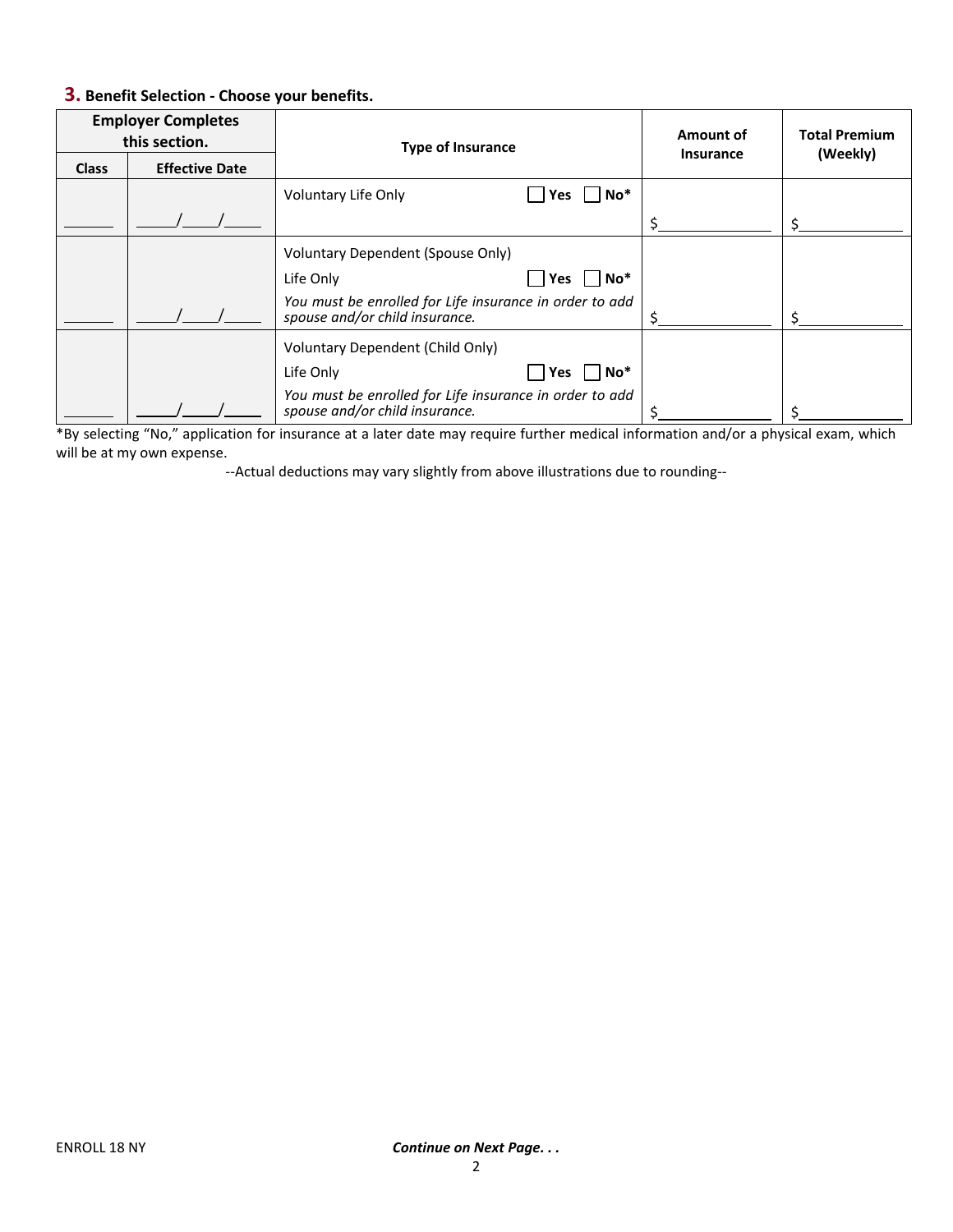#### **4. Select Your Beneficiaries — Choose who receives your insurance benefits.**

| <b>Primary Beneficiary(ies)</b><br>The Primary Beneficiary is the person(s) you identify to receive insurance benefits upon your death.<br>If more than three Primary Beneficiaries, please attach a separate sheet of paper.<br>If multiple Primary Beneficiaries, total percentage of all combined must equal 100%. |                                          |                                                |                                                                                                                      |   |                     |                                      |
|-----------------------------------------------------------------------------------------------------------------------------------------------------------------------------------------------------------------------------------------------------------------------------------------------------------------------|------------------------------------------|------------------------------------------------|----------------------------------------------------------------------------------------------------------------------|---|---------------------|--------------------------------------|
|                                                                                                                                                                                                                                                                                                                       |                                          |                                                |                                                                                                                      |   |                     |                                      |
| <b>Street Address</b>                                                                                                                                                                                                                                                                                                 |                                          | City                                           |                                                                                                                      |   | State               | Zip                                  |
| <b>Social Security Number</b>                                                                                                                                                                                                                                                                                         | Date of Birth                            | Relationship to You                            | Percentage                                                                                                           |   | <b>Phone Number</b> |                                      |
|                                                                                                                                                                                                                                                                                                                       |                                          |                                                |                                                                                                                      | % |                     |                                      |
| <b>First Name</b>                                                                                                                                                                                                                                                                                                     |                                          | Middle Initial                                 |                                                                                                                      |   |                     | Last Name                            |
| <b>Street Address</b>                                                                                                                                                                                                                                                                                                 |                                          | City                                           |                                                                                                                      |   | State               | Zip                                  |
| <b>Social Security Number</b>                                                                                                                                                                                                                                                                                         | Date of Birth                            | Relationship to You                            | Percentage                                                                                                           |   | <b>Phone Number</b> |                                      |
|                                                                                                                                                                                                                                                                                                                       | $\begin{array}{ccc} - & - & \end{array}$ |                                                | <u> 1990 - Johann John Harry Harry Harry Harry Harry Harry Harry Harry Harry Harry Harry Harry Harry Harry Harry</u> | % |                     |                                      |
| <b>First Name</b>                                                                                                                                                                                                                                                                                                     |                                          | Middle Initial                                 |                                                                                                                      |   |                     | Last Name                            |
| <b>Street Address</b>                                                                                                                                                                                                                                                                                                 |                                          | City                                           |                                                                                                                      |   | State               | Zip                                  |
| <b>Social Security Number</b>                                                                                                                                                                                                                                                                                         | Date of Birth                            | Relationship to You                            | Percentage                                                                                                           |   | Phone Number        |                                      |
|                                                                                                                                                                                                                                                                                                                       |                                          | <u> The Communication of the Communication</u> |                                                                                                                      | % |                     | $\begin{array}{ccc} & & \end{array}$ |

**Contingent Beneficiary(ies) and Other Beneficiary Designations**

A Contingent Beneficiary will receive benefits only if the Primary Beneficiary(ies) does not survive you. Please attach a separate sheet to identify a Contingent Beneficiary. If multiple Contingent Beneficiaries, total percentage of all combined must equal 100%. To name a Beneficiary(ies) by product, attach a separate sheet identifying product and beneficiary.